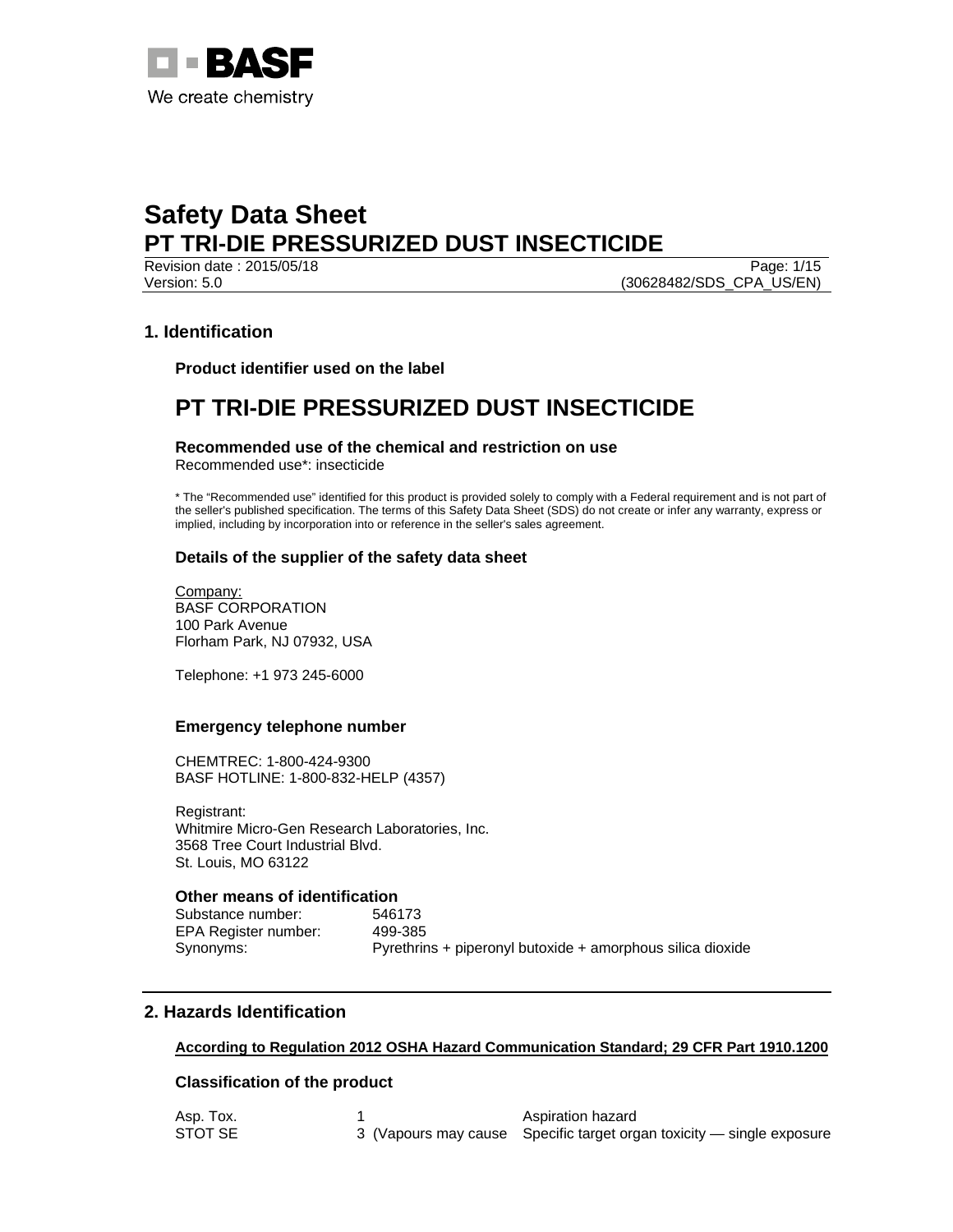Revision date : 2015/05/18

| Version: 5.0                                 |                                        | (30628482/SDS_CPA_US/EN)                                               |
|----------------------------------------------|----------------------------------------|------------------------------------------------------------------------|
|                                              | drowsiness and                         |                                                                        |
|                                              | dizziness.)                            |                                                                        |
| <b>Aquatic Acute</b>                         | 1                                      | Hazardous to the aquatic environment - acute                           |
| <b>Aquatic Chronic</b>                       | 1                                      | Hazardous to the aquatic environment - chronic                         |
| Flam. Aerosol                                | 1                                      | Flammable aerosols                                                     |
| <b>Label elements</b>                        |                                        |                                                                        |
| Pictogram:                                   |                                        |                                                                        |
|                                              |                                        |                                                                        |
| Signal Word:<br>Danger                       |                                        |                                                                        |
| <b>Hazard Statement:</b>                     |                                        |                                                                        |
| H <sub>222</sub>                             | Extremely flammable aerosol.           |                                                                        |
| H304                                         |                                        | May be fatal if swallowed and enters airways.                          |
| H336                                         | May cause drowsiness or dizziness.     |                                                                        |
| H400                                         | Very toxic to aquatic life.            |                                                                        |
| H410                                         |                                        | Very toxic to aquatic life with long lasting effects.                  |
| Precautionary Statements (Prevention):       |                                        |                                                                        |
| P210                                         |                                        | Keep away from heat, hot surfaces, sparks, open flames and other       |
|                                              | ignition sources. No smoking.          |                                                                        |
| P273                                         | Avoid release to the environment.      |                                                                        |
| P271                                         |                                        | Use only outdoors or in a well-ventilated area.                        |
| P <sub>261</sub>                             |                                        | Avoid breathing dust/fume/gas/mist/vapours/spray.                      |
| P211                                         |                                        | Do not spray on an open flame or other ignition source.                |
| P251                                         | Do not pierce or burn, even after use. |                                                                        |
| Precautionary Statements (Response):         |                                        |                                                                        |
| P312                                         |                                        | Call a POISON CENTER or doctor/physician if you feel unwell.           |
| $P301 + P310$                                |                                        | IF SWALLOWED: Immediately call a POISON CENTER or                      |
|                                              | doctor/physician.                      |                                                                        |
| $P304 + P340$                                |                                        | IF INHALED: Remove person to fresh air and keep comfortable for        |
|                                              | breathing.                             |                                                                        |
| P391                                         | Collect spillage.                      |                                                                        |
| P331                                         | Do NOT induce vomiting.                |                                                                        |
| Precautionary Statements (Storage):          |                                        |                                                                        |
| $P403 + P233$                                |                                        | Store in a well-ventilated place. Keep container tightly closed.       |
| $P410 + P412$                                |                                        | Protect from sunlight. Do no expose to temperatures exceeding 50°C/    |
| P405                                         | 122°F.<br>Store locked up.             |                                                                        |
|                                              |                                        |                                                                        |
| Precautionary Statements (Disposal):<br>P501 |                                        |                                                                        |
|                                              | point.                                 | Dispose of contents/container to hazardous or special waste collection |

## **Hazards not otherwise classified**

Labeling of special preparations (GHS):

The following percentage of the mixture consists of components(s) with unknown hazards regarding the acute toxicity: 15 - 28 % dermal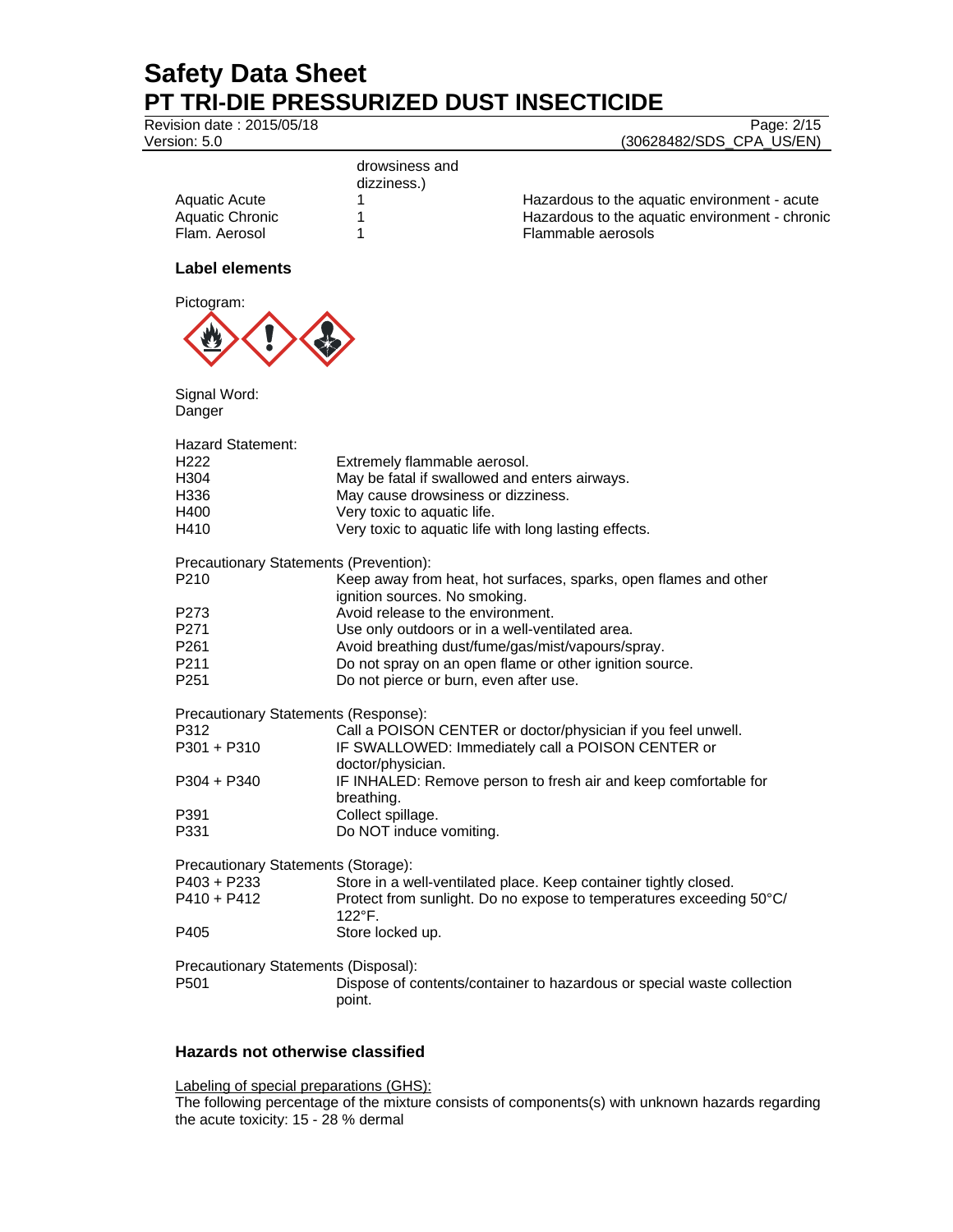Revision date : 2015/05/18 Page: 3/15

Version: 5.0 (30628482/SDS\_CPA\_US/EN)

The following percentage of the mixture consists of components(s) with unknown hazards regarding the acute toxicity: 15 - 28 % oral

The following percentage of the mixture consists of components(s) with unknown hazards regarding the acute toxicity: 21 - 34 % Inhalation - vapour

The following percentage of the mixture consists of components(s) with unknown hazards regarding the acute toxicity: 21 - 35 % Inhalation - mist

## **According to Regulation 1994 OSHA Hazard Communication Standard; 29 CFR Part 1910.1200**

## **Emergency overview**

CAUTION: KEEP OUT OF REACH OF CHILDREN. Can cause moderate eye irritation. Avoid contact with the skin, eyes and clothing. Wash thoroughly after handling. Avoid inhalation of mists/vapours. Flammable Liquid Aerosol container contains flammable gas under pressure.

## **3. Composition / Information on Ingredients**

### **According to Regulation 2012 OSHA Hazard Communication Standard; 29 CFR Part 1910.1200**

| <b>CAS Number</b> | Weight %        | <b>Chemical name</b>                        |
|-------------------|-----------------|---------------------------------------------|
| 8003-34-7         | $0.6 \%$        | pyrethrum                                   |
| $51 - 03 - 6$     | 4.8 $%$         | Piperonylbutoxide                           |
| 112926-00-8       | 8.0%            | Silica gel, precipitated, crystalline free  |
| 67-64-1           | $50.0 - 75.0\%$ | Acetone                                     |
| 540-84-1          | $7.0 - 15.0\%$  | 2,2,4-trimethylpentane                      |
| 64741-66-8        | $7.0 - 15.0\%$  | Naphtha (petroleum), light alkylate         |
| 64742-47-8        | $1.0 - 3.0\%$   | Distillates (petroleum), hydrotreated light |
| 75-37-6           | $10.0 - 15.0\%$ | Ethane, 1,1-difluoro-                       |

## **According to Regulation 1994 OSHA Hazard Communication Standard; 29 CFR Part 1910.1200**

| <b>CAS Number</b> | Weight % | <b>Chemical name</b>                        |
|-------------------|----------|---------------------------------------------|
| 8003-34-7         | $0.6\%$  | pyrethrum                                   |
| $51-03-6$         | $4.8\%$  | Piperonylbutoxide                           |
| 112926-00-8       | $8.0\%$  | Silica gel, precipitated, crystalline free  |
|                   | 86.6%    | Proprietary ingredients                     |
| 67-64-1           |          | Acetone                                     |
| 540-84-1          |          | 2,2,4-trimethylpentane                      |
| 124-38-9          |          | carbon dioxide                              |
| 64742-47-8        |          | Distillates (petroleum), hydrotreated light |

## **4. First-Aid Measures**

### **Description of first aid measures**

### **General advice:**

First aid personnel should pay attention to their own safety. If the patient is likely to become unconscious, place and transport in stable sideways position (recovery position). Immediately remove contaminated clothing.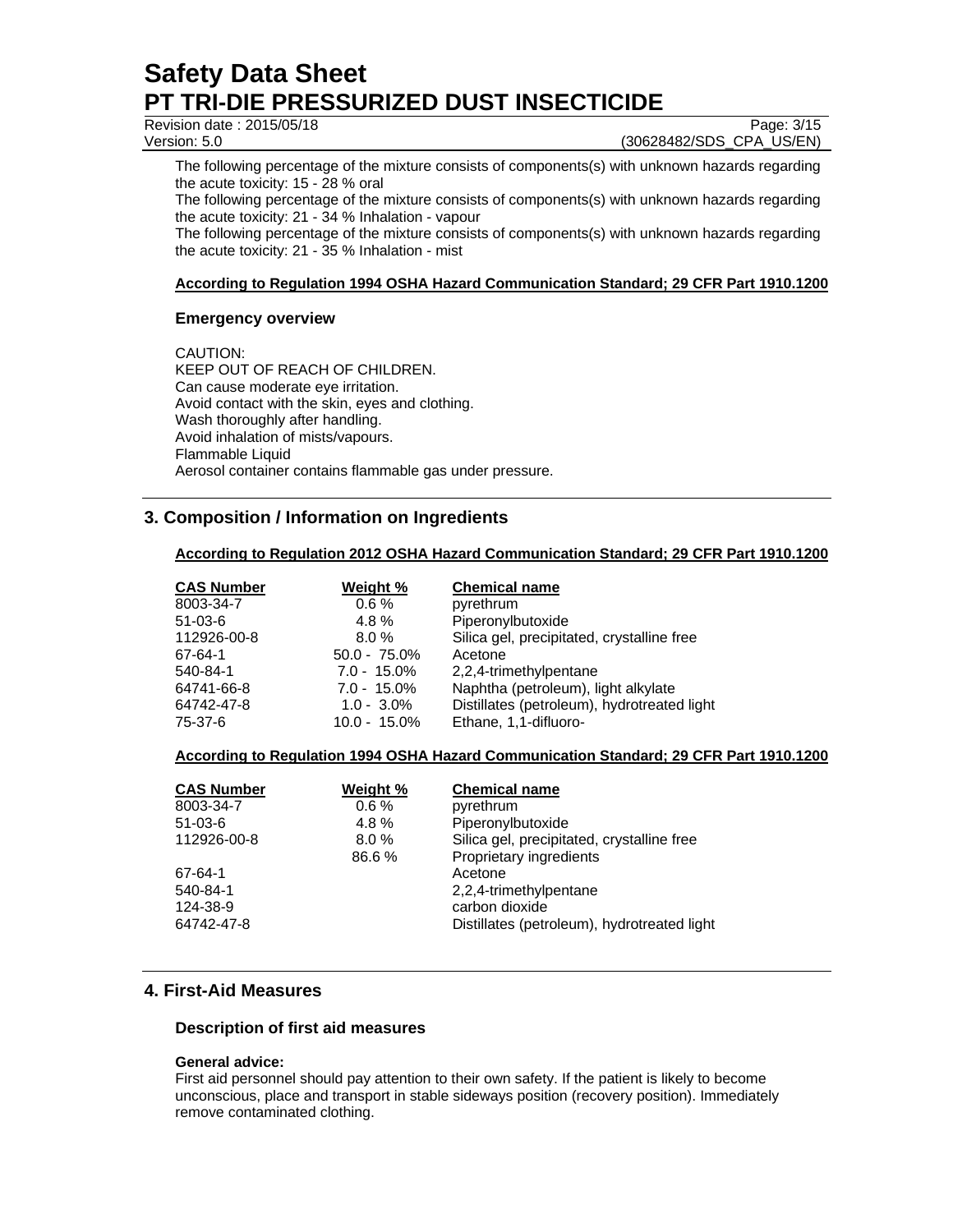Revision date : 2015/05/18 Page: 4/15

Version: 5.0 (30628482/SDS\_CPA\_US/EN)

#### **If inhaled:**

Keep patient calm, remove to fresh air, seek medical attention.

#### **If on skin:**

Immediately wash thoroughly with soap and water, seek medical attention.

#### **If in eyes:**

Wash affected eyes for at least 15 minutes under running water with eyelids held open, consult an eye specialist.

#### **If swallowed:**

Immediately rinse mouth and then drink 200-300 ml of water, seek medical attention. Do not induce vomiting due to aspiration hazard.

### **Most important symptoms and effects, both acute and delayed**

Symptoms: The most important known symptoms and effects are described in the labelling (see section 2) and/or in section 11., Further important symptoms and effects are so far not known. Hazards: Vomiting may cause aspiration pneumonia due to the ingredients.

### **Indication of any immediate medical attention and special treatment needed**

Note to physician

Treatment: Treat according to symptoms (decontamination, vital functions), no known specific antidote.

## **5. Fire-Fighting Measures**

### **Extinguishing media**

Suitable extinguishing media: foam, dry powder, carbon dioxide

### **Special hazards arising from the substance or mixture**

Hazards during fire-fighting: carbon monoxide, carbon dioxide, hydrogen fluoride, halogenated hydrocarbons, halogenated compounds The substances/groups of substances mentioned can be released in case of fire. Aerosol container contains flammable gas under pressure. Risk of explosion at excessive temperatures.

#### **Advice for fire-fighters**

Protective equipment for fire-fighting: Firefighters should be equipped with self-contained breathing apparatus and turn-out gear.

#### **Further information:**

Evacuate area of all unnecessary personnel. Contain contaminated water/firefighting water. Do not allow to enter drains or waterways.

# **6. Accidental release measures**

**Personal precautions, protective equipment and emergency procedures**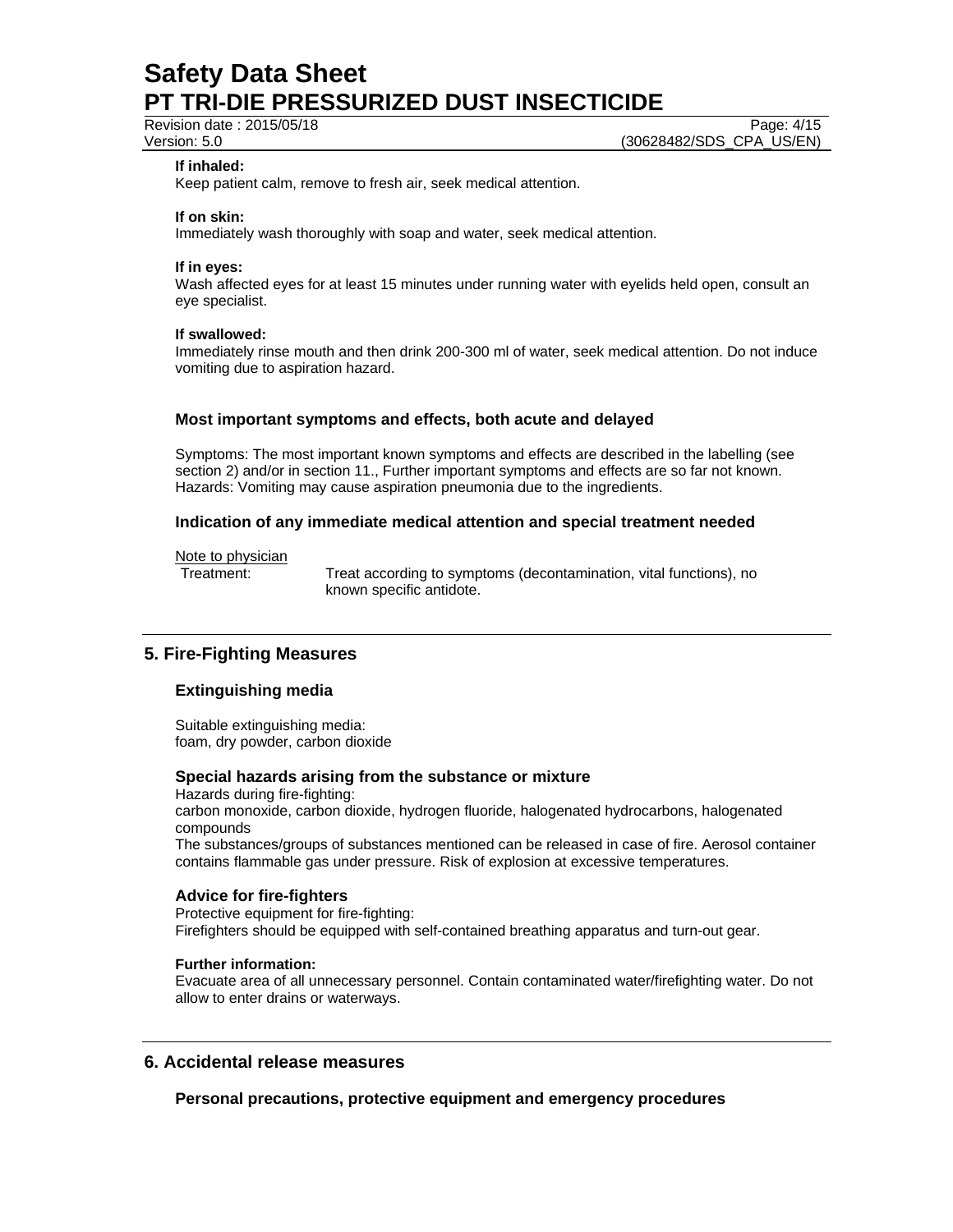Revision date : 2015/05/18 Page: 5/15

Version: 5.0 (30628482/SDS\_CPA\_US/EN)

Take appropriate protective measures. Clear area. Shut off source of leak only under safe conditions. Extinguish sources of ignition nearby and downwind. Ensure adequate ventilation. Wear suitable personal protective clothing and equipment.

## **Environmental precautions**

Do not discharge into the subsoil/soil. Do not discharge into drains/surface waters/groundwater. Contain contaminated water/firefighting water. A spill of or in excess of the reportable quantity requires notification to state, local and national emergency authorities. This product is regulated by CERCLA ('Superfund').

## **Methods and material for containment and cleaning up**

Dike spillage. Pick up with suitable absorbent material. Spilled substance/product should be recovered and applied according to label rates whenever possible. If application of spilled substance/product is not possible, then spills should be contained, solidified, and placed in suitable containers for disposal. After decontamination, spill area can be washed with water. Collect wash water for approved disposal.

## **7. Handling and Storage**

## **Precautions for safe handling**

RECOMMENDATIONS ARE FOR MANUFACTURING, COMMERCIAL BLENDING, AND PACKAGING WORKERS. PESTICIDE APPLICATORS & WORKERS must refer to the Product Label and Directions for Use attached to the product. Provide good ventilation of working area (local exhaust ventilation if necessary). Keep away from sources of ignition - No smoking. Keep container tightly sealed. Protect against heat. Handle and open container with care. Do not open until ready to use. Once container is opened, content should be used as soon as possible. Provide means for controlling leaks and spills. Follow label warnings even after container is emptied. The substance/ product may be handled only by appropriately trained personnel. Avoid all direct contact with the substance/product. Avoid contact with the skin, eyes and clothing. Avoid inhalation of dusts/mists/vapours. Wear suitable personal protective clothing and equipment.

### Protection against fire and explosion:

Aerosol container contains flammable gas under pressure. The relevant fire protection measures should be noted. Fire extinguishers should be kept handy. Avoid all sources of ignition: heat, sparks, open flame. Avoid extreme heat. Ground all transfer equipment properly to prevent electrostatic discharge. Electrostatic discharge may cause ignition.

## **Conditions for safe storage, including any incompatibilities**

Segregate from incompatible substances. Segregate from foods and animal feeds. Segregate from textiles and similar materials.

Suitable materials for containers: High density polyethylene (HDPE), Low density polyethylene (LDPE)

Further information on storage conditions: Protect containers from physical damage. Store in a cool, dry, well-ventilated area. Avoid all sources of ignition: heat, sparks, open flame.

Storage stability: May be kept indefinitely if stored properly. If an expiry date is mentioned on the packaging/label this takes priority over the statements on storage duration in this safety data sheet. Protect from temperatures above: 130 °F Explosive at or above indicated temperature.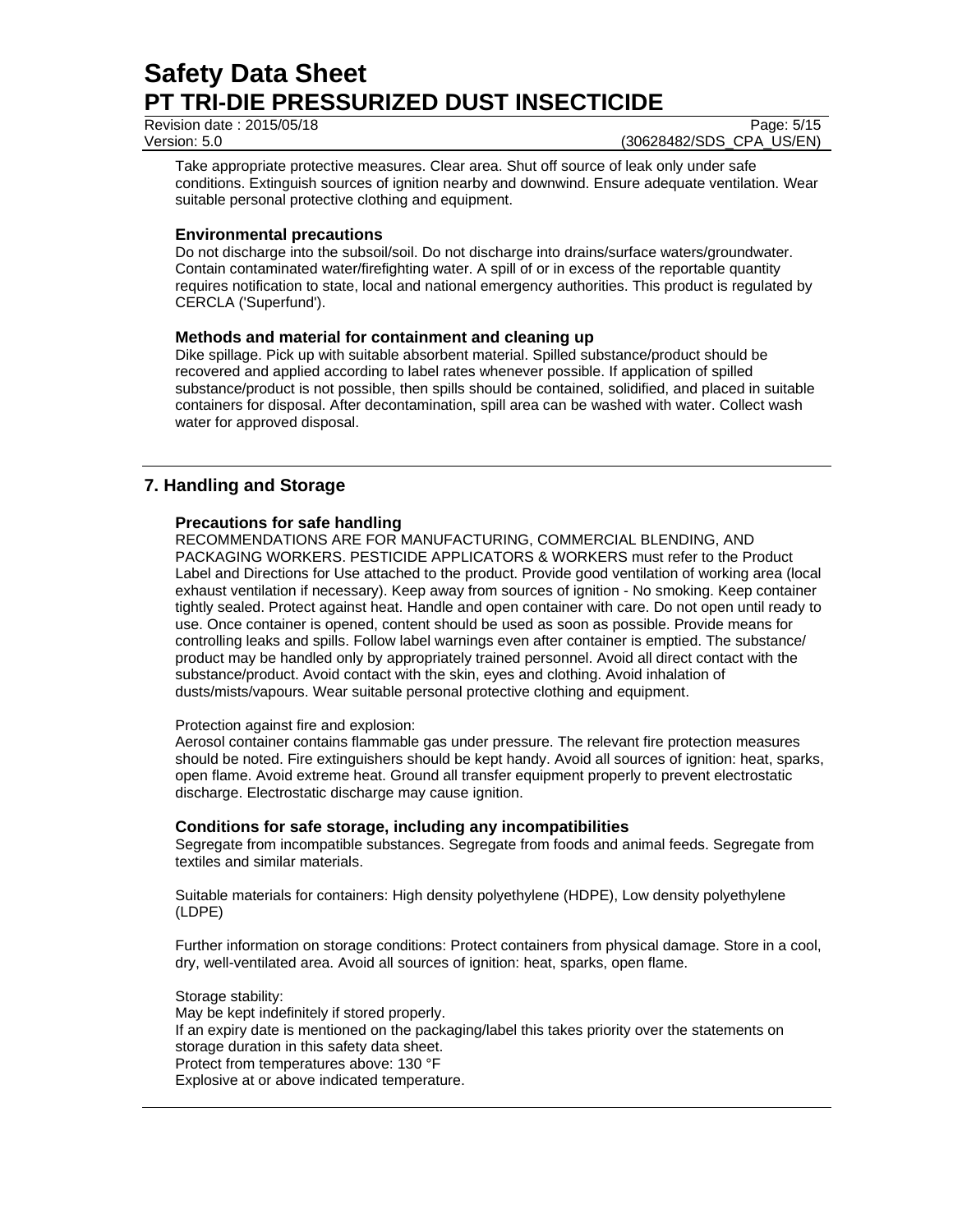Revision date : 2015/05/18 Page: 6/15

Version: 5.0 (30628482/SDS\_CPA\_US/EN)

## **8. Exposure Controls/Personal Protection**

**Users of a pesticidal product should refer to the product label for personal protective equipment requirements.** 

#### **Components with occupational exposure limits**

| Acetone                                        | <b>OSHA PEL</b>  | PEL 1,000 ppm 2,400 mg/m3 ; STEL value<br>1,000 ppm 2,400 mg/m3; TWA value 750 ppm<br>$1,800 \text{ mg/m3}$ ;                                                                                                                                                                  |
|------------------------------------------------|------------------|--------------------------------------------------------------------------------------------------------------------------------------------------------------------------------------------------------------------------------------------------------------------------------|
|                                                | <b>ACGIH TLV</b> | TWA value 500 ppm; STEL value 750 ppm;                                                                                                                                                                                                                                         |
| carbon dioxide                                 | <b>OSHA PEL</b>  | PEL 5,000 ppm 9,000 mg/m3; TWA value<br>10,000 ppm 18,000 mg/m3; STEL value<br>30,000 ppm 54,000 mg/m3;                                                                                                                                                                        |
|                                                | <b>ACGIH TLV</b> | TWA value 5,000 ppm; STEL value 30,000<br>ppm;                                                                                                                                                                                                                                 |
| 2,2,4-trimethylpentane                         | OSHA PEL         | PEL 500 ppm 2,350 mg/m3; TWA value 300<br>ppm 1,450 mg/m3 ; STEL value 375 ppm<br>1,800 mg/m3 ;                                                                                                                                                                                |
|                                                | <b>ACGIH TLV</b> | TWA value 300 ppm; TWA value 300 ppm;                                                                                                                                                                                                                                          |
| Distillates (petroleum),<br>hydrotreated light | <b>ACGIH TLV</b> | TWA value 200 mg/m3 Non-aerosol (total<br>hydrocarbon vapor);<br>Application restricted to conditions in which there<br>are negligible aerosol exposures.<br>Skin Designation Non-aerosol (total<br>hydrocarbon vapor);<br>The substance can be absorbed through the skin.     |
| Silica gel, precipitated,<br>crystalline free  | <b>OSHA PEL</b>  | TWA value 6 mg/m3 ; TWA value 0.8 mg/m3 ;<br>The exposure limit is calculated from the<br>equation, 80/(%SiO2), using a value of 100%<br>SiO2. Lower percentages of SiO2 will yield higher<br>exposure limits.<br>TWA value 20 millions of particles per cubic foot<br>of air; |

### **Advice on system design:**

Whenever possible, engineering controls should be used to minimize the need for personal protective equipment.

### **Personal protective equipment**

## **RECOMMENDATIONS FOR MANUFACTURING, COMMERCIAL BLENDING, AND PACKAGING WORKERS:**

#### **Respiratory protection:**

Wear respiratory protection if ventilation is inadequate. Wear a NIOSH-certified (or equivalent) organic vapour/particulate respirator. For situations where the airborne concentrations may exceed the level for which an air purifying respirator is effective, or where the levels are unknown or Immediately Dangerous to Life or Health (IDLH), use NIOSH-certified full facepiece pressure demand self-contained breathing apparatus (SCBA) or a full facepiece pressure demand supplied-air respirator (SAR) with escape provisions.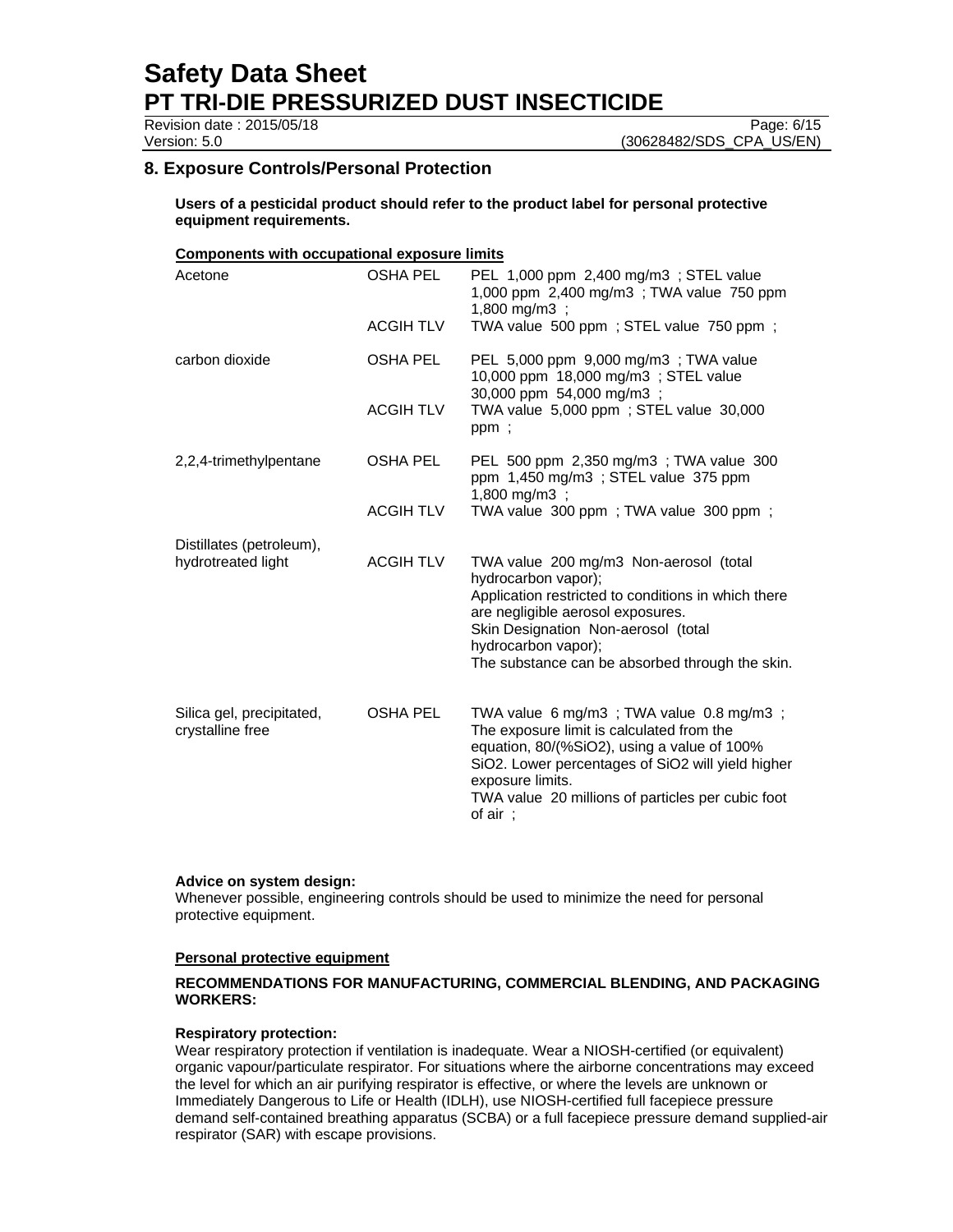Revision date : 2015/05/18 Page: 7/15

Version: 5.0 (30628482/SDS\_CPA\_US/EN)

### **Hand protection:**

Chemical resistant protective gloves, Protective glove selection must be based on the user's assessment of the workplace hazards.

#### **Eye protection:**

Safety glasses with side-shields. Tightly fitting safety goggles (chemical goggles). Wear face shield if splashing hazard exists.

### **Body protection:**

Body protection must be chosen depending on activity and possible exposure, e.g. head protection, apron, protective boots, chemical-protection suit.

#### **General safety and hygiene measures:**

RECOMMENDATIONS FOR MANUFACTURING, COMMERCIAL BLENDING, AND PACKAGING WORKERS Wear long sleeved work shirt and long work pants in addition to other stated personal protective equipment. Work place should be equipped with a shower and an eye wash. Handle in accordance with good industrial hygiene and safety practice. Personal protective equipment should be decontaminated prior to reuse. Gloves must be inspected regularly and prior to each use. Replace if necessary (e.g. pinhole leaks). Take off immediately all contaminated clothing. Store work clothing separately. Hands and/or face should be washed before breaks and at the end of the shift. No eating, drinking, smoking or tobacco use at the place of work. Keep away from food, drink and animal feeding stuffs.

## **9. Physical and Chemical Properties**

| Form:<br>Odour:        | suspension<br>characteristic, of acetone                                  |
|------------------------|---------------------------------------------------------------------------|
| Odour threshold:       |                                                                           |
| Colour:                | Not determined due to potential health hazard by inhalation.<br>off-white |
|                        |                                                                           |
| pH value:              | approx. $5 - 7$                                                           |
|                        | (23.4 °C)                                                                 |
| Melting point:         | < 0 °C                                                                    |
|                        | The statements are based on the                                           |
|                        | properties of the individual                                              |
|                        | components.                                                               |
| onset of boiling:      | $-25 °C$                                                                  |
|                        | The statements are based on the                                           |
|                        | properties of the individual                                              |
|                        | components.                                                               |
| Flammability:          | Extremely flammable.                                                      |
| Aerosol foam           | $> 18$ in                                                                 |
| flammability test:     | no flashback                                                              |
| NFPA 30B flammability: | Level 2 Aerosol                                                           |
| Lower explosion limit: | As a result of our experience with this                                   |
|                        | product and our knowledge of its                                          |
|                        | composition we do not expect any                                          |
|                        | hazard as long as the product is used                                     |
|                        | appropriately and in accordance with                                      |
|                        | the intended use.                                                         |
| Upper explosion limit: | As a result of our experience with this                                   |
|                        | product and our knowledge of its                                          |
|                        |                                                                           |
|                        | composition we do not expect any                                          |
|                        | hazard as long as the product is used                                     |
|                        | appropriately and in accordance with                                      |
|                        | the intended use.                                                         |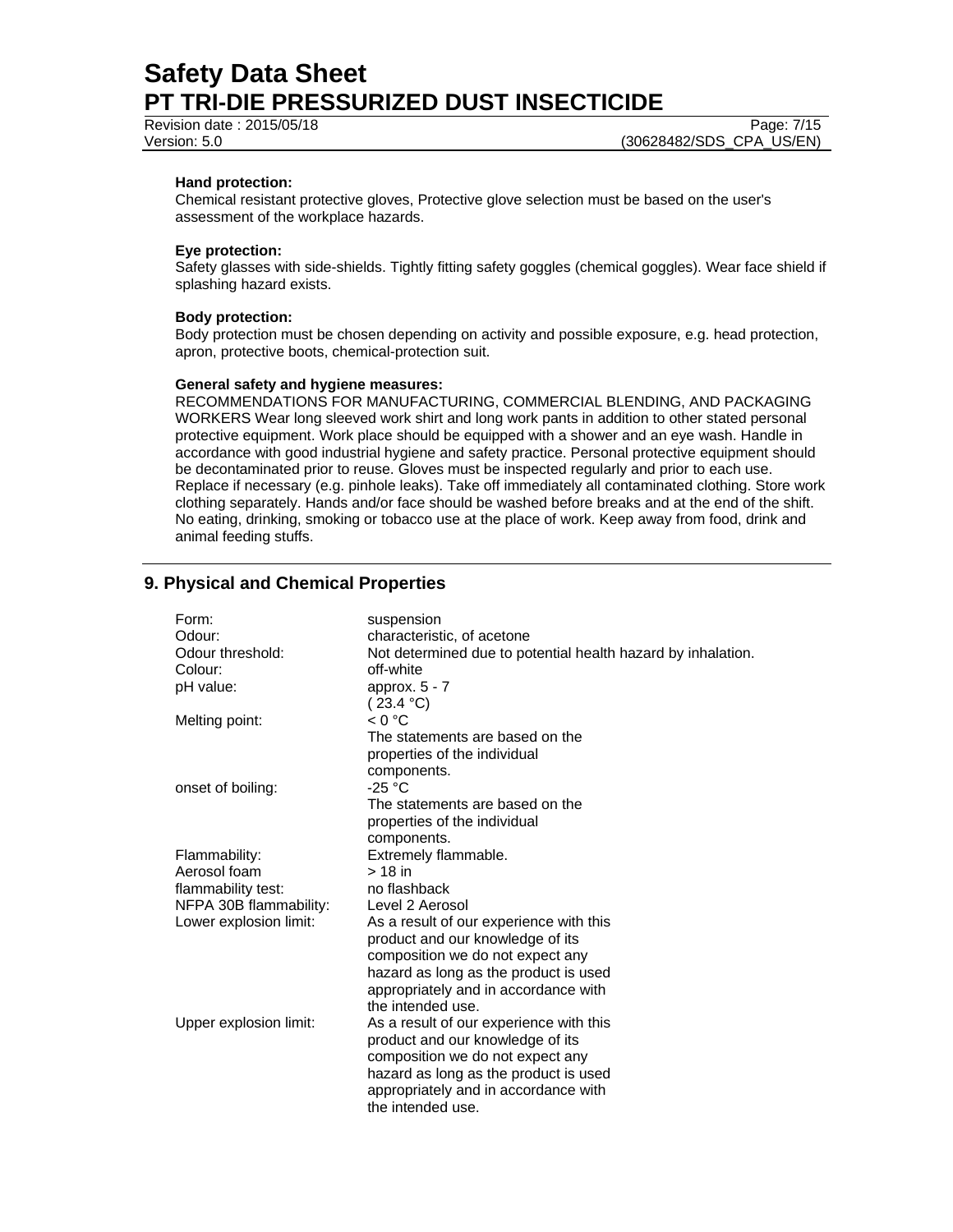Revision date : 2015/05/18 Page: 8/15

Version: 5.0 (30628482/SDS\_CPA\_US/EN)

| Vapour pressure:                                        | > 1 hPa<br>The statements are based on the<br>properties of the individual<br>components.                                                                                 |
|---------------------------------------------------------|---------------------------------------------------------------------------------------------------------------------------------------------------------------------------|
| Density:                                                | approx. 0.84 g/cm3<br>(21 °C)                                                                                                                                             |
| Vapour density:                                         | not applicable                                                                                                                                                            |
| Partitioning coefficient n-<br>octanol/water (log Pow): | not applicable                                                                                                                                                            |
| Self-ignition                                           | Based on its structural properties the                                                                                                                                    |
| temperature:                                            | product is not classified as self-<br>igniting.                                                                                                                           |
| Thermal decomposition:                                  | carbon monoxide, carbon dioxide, halogenated hydrocarbons,<br>hydrogen fluoride                                                                                           |
|                                                         | Stable at ambient temperature. If product is heated above<br>decomposition temperature toxic vapours may be released. To<br>avoid thermal decomposition, do not overheat. |
| Viscosity, dynamic:                                     | approx. 110 mPa.s<br>(21.3 °C)                                                                                                                                            |
| Solubility in water:                                    | slightly soluble                                                                                                                                                          |
| Evaporation rate:                                       | not applicable                                                                                                                                                            |
| Other Information:                                      | If necessary, information on other physical and chemical<br>parameters is indicated in this section.                                                                      |

# **10. Stability and Reactivity**

### **Reactivity**

No hazardous reactions if stored and handled as prescribed/indicated.

Corrosion to metals: Corrosive effects to metal are not anticipated.

Oxidizing properties: Based on its structural properties the product is not classified as oxidizing.

## **Chemical stability**

The product is stable if stored and handled as prescribed/indicated.

### **Possibility of hazardous reactions**

The product is chemically stable.

### **Conditions to avoid**

Avoid all sources of ignition: heat, sparks, open flame. Avoid prolonged storage. Avoid electro-static discharge. Avoid contamination. Avoid prolonged exposure to extreme heat. Avoid extreme temperatures.

### **Incompatible materials**

No substances known that should be avoided.

### **Hazardous decomposition products**

Decomposition products:

No hazardous decomposition products if stored and handled as prescribed/indicated., Prolonged thermal loading can result in products of degradation being given off.

Thermal decomposition: Possible thermal decomposition products: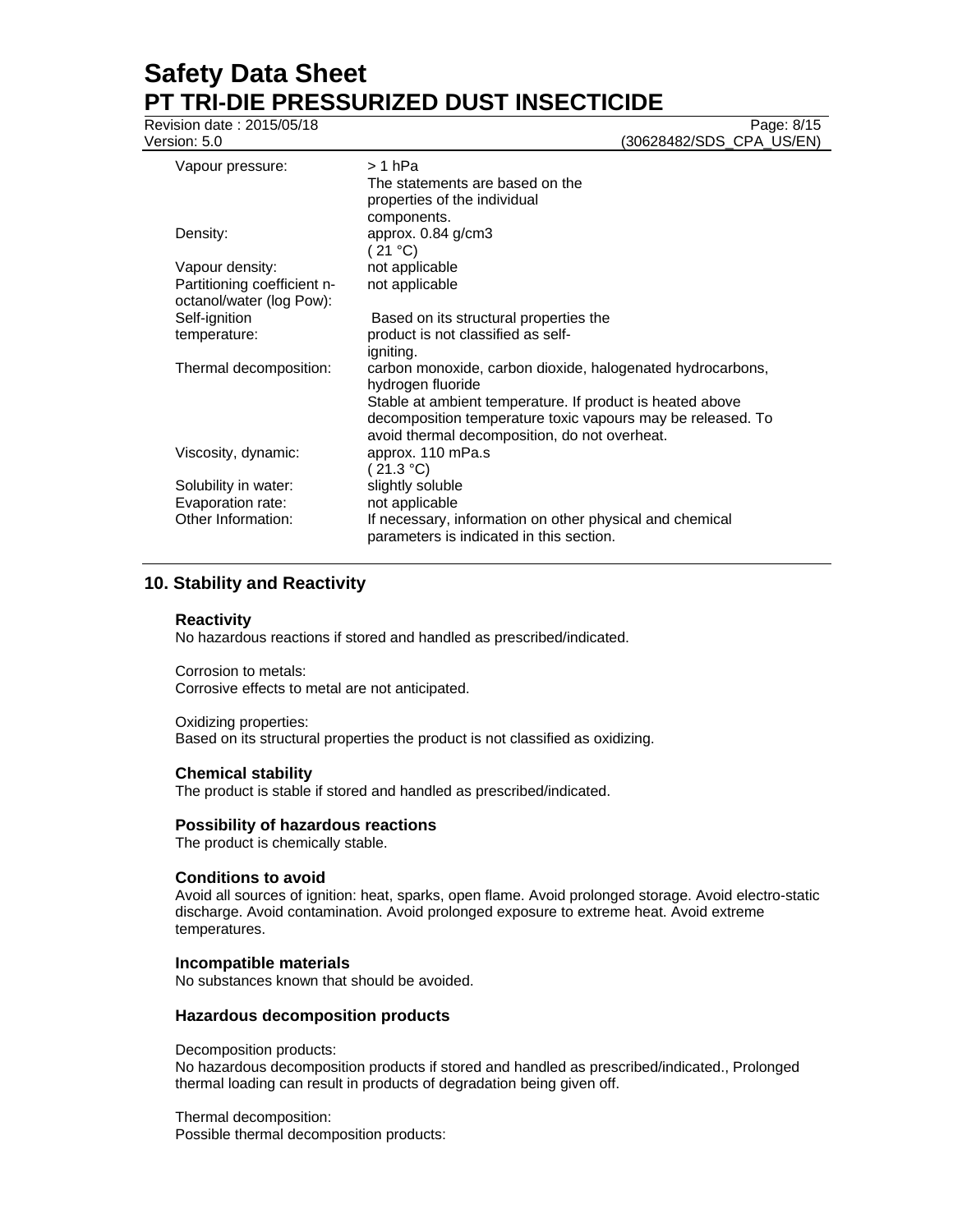Revision date : 2015/05/18 Page: 9/15

Version: 5.0 (30628482/SDS\_CPA\_US/EN)

carbon monoxide, carbon dioxide, halogenated hydrocarbons, hydrogen fluoride Stable at ambient temperature. If product is heated above decomposition temperature toxic vapours may be released. To avoid thermal decomposition, do not overheat.

# **11. Toxicological information**

## **Primary routes of exposure**

Routes of entry for solids and liquids are ingestion and inhalation, but may include eye or skin contact. Routes of entry for gases include inhalation and eye contact. Skin contact may be a route of entry for liquefied gases.

## **Acute Toxicity/Effects**

Acute toxicity

Assessment of acute toxicity: Relatively nontoxic after single ingestion. Relatively nontoxic after short-term skin contact. Relatively nontoxic after short-term inhalation.

Oral Type of value: LD50 Species: rat (female) Value: > 5,000 mg/kg

**Inhalation** Type of value: LC50 Species: rat (male/female) Value: > 2.11 mg/l Exposure time: 4 h An aerosol was tested. No mortality was observed.

Dermal Type of value: LD50 Species: rat (male/female) Value: > 5,000 mg/kg

Irritation / corrosion

Assessment of irritating effects: May cause slight irritation to the skin. May cause moderate but temporary irritation to the eyes.

Skin Species: rabbit Result: Slightly irritating.

Eye Species: rabbit Result: Slightly irritating.

**Sensitization** 

Assessment of sensitization: Skin sensitizing effects were not observed in animal studies.

Buehler test Species: guinea pig Result: Skin sensitizing effects were not observed in animal studies.

## **Chronic Toxicity/Effects**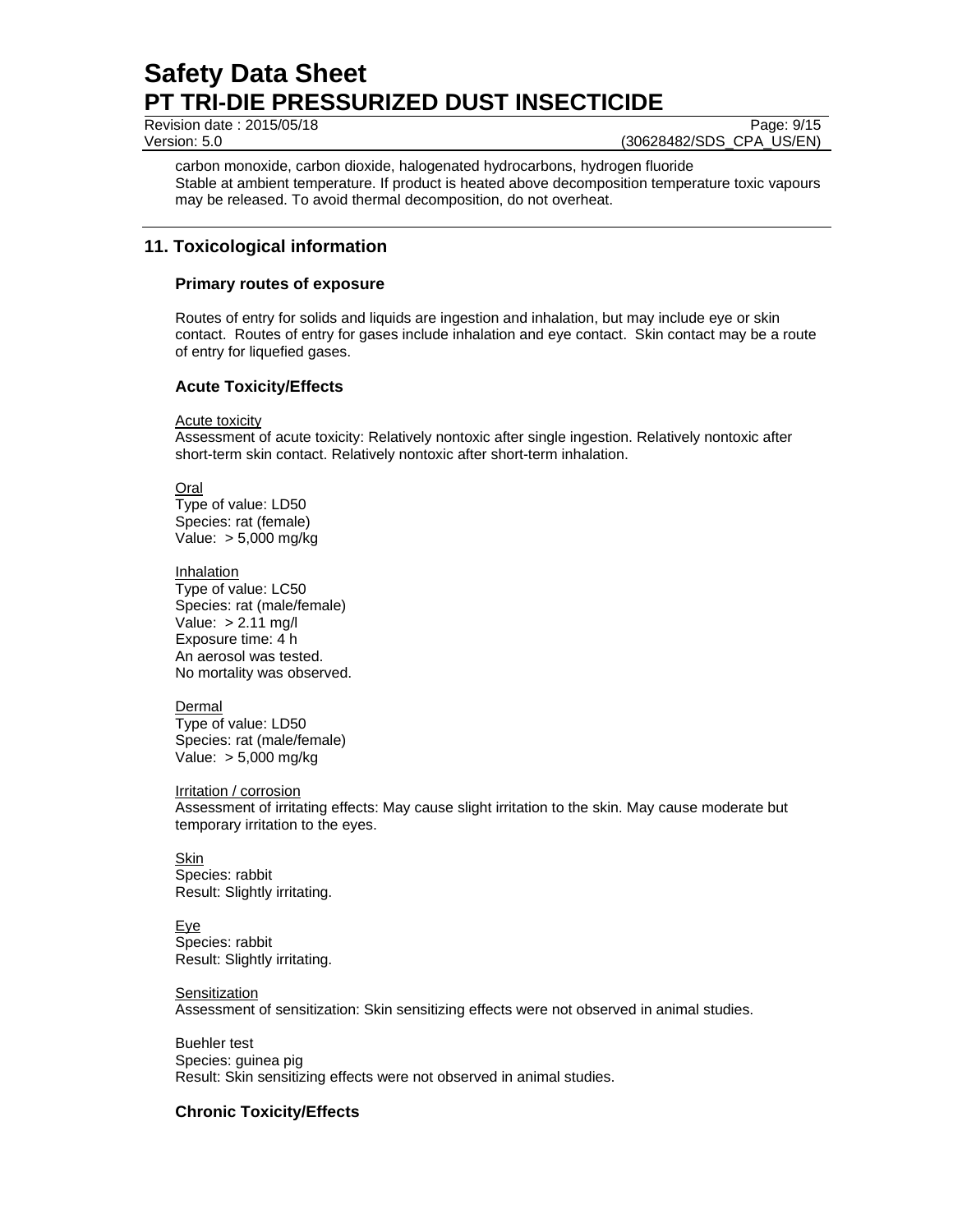Revision date : 2015/05/18 Page: 10/15

Version: 5.0 (30628482/SDS\_CPA\_US/EN)

Repeated dose toxicity

Assessment of repeated dose toxicity: The product has not been tested. The statement has been derived from the properties of the individual components.

*Information on: Acetone* 

*Assessment of repeated dose toxicity: The substance may cause damage to the testes after repeated ingestion of high doses, as shown in animal studies. The substance may cause damage to the hematological system after repeated ingestion of high doses. The substance may cause damage to the kidney after repeated ingestion of high doses, as shown in animal studies.*  ----------------------------------

**Genetic toxicity** 

Assessment of mutagenicity: The product has not been tested. The statement has been derived from the properties of the individual components.

#### *Information on: pyrethrum*

*Assessment of mutagenicity: Mutagenicity tests revealed no genotoxic potential. The product has not been tested. The statement has been derived from the properties of the individual components. No mutagenic effects reported.* 

----------------------------------

#### **Carcinogenicity**

*Information on: pyrethrum* 

*Assessment of carcinogenicity: The results of various animal studies gave no indication of a carcinogenic effect. The product has not been tested. The statement has been derived from the properties of the individual components. Not Likely to Be Carcinogenic to Humans.* 

----------------------------------

#### Reproductive toxicity

*Information on: pyrethrum Assessment of reproduction toxicity: No reproductive toxic effects reported.* 

*Information on: Acetone* 

*Assessment of reproduction toxicity: As shown in animal studies, the product may cause damage to the testes after repeated high exposures that cause other toxic effects.*  ----------------------------------

#### **Teratogenicity**

*Information on: pyrethrum Assessment of teratogenicity: No indications of a developmental toxic / teratogenic effect were seen in animal studies.*  ----------------------------------

#### **Symptoms of Exposure**

The most important known symptoms and effects are described in the labelling (see section 2) and/or in section 11., Further important symptoms and effects are so far not known.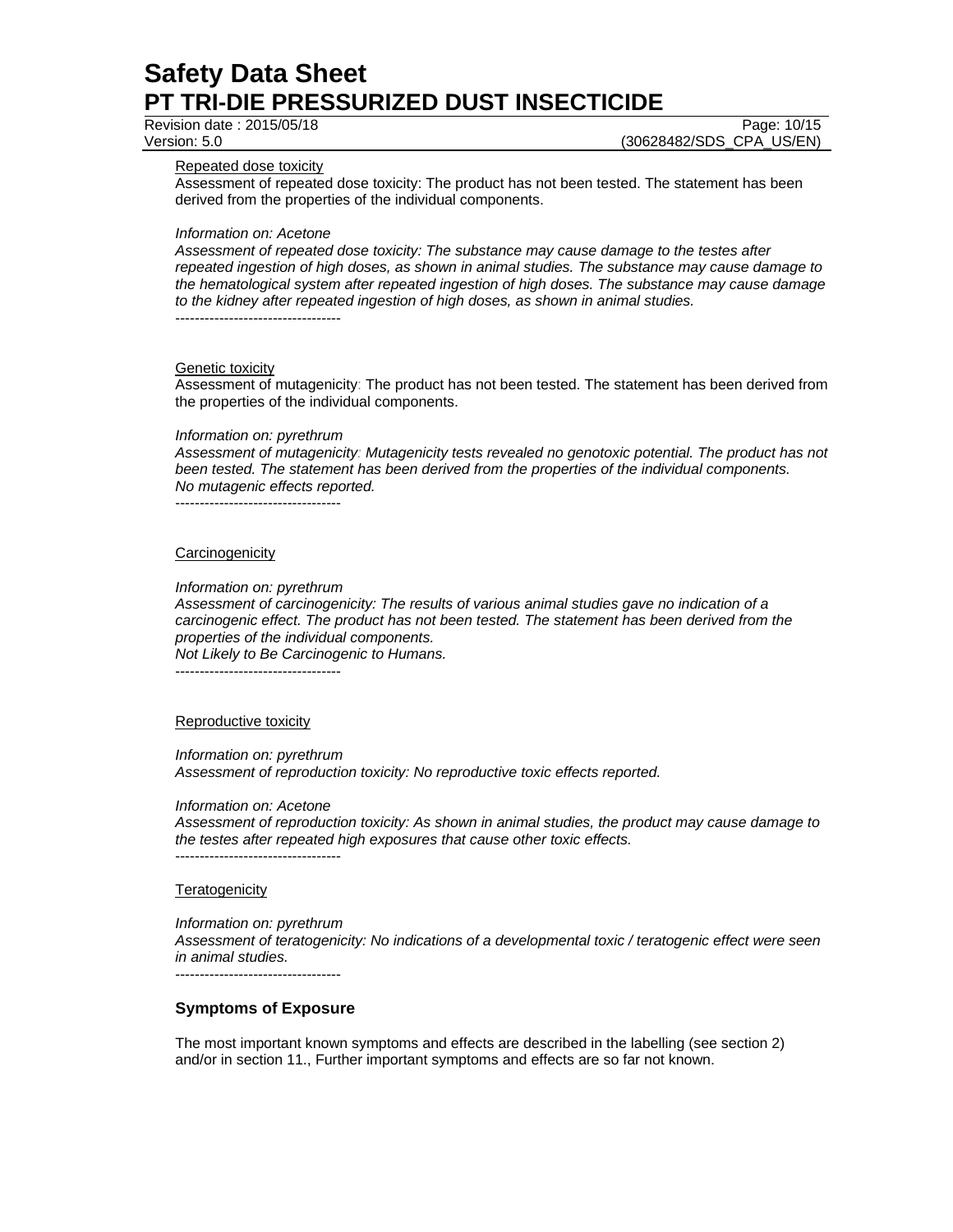Revision date : 2015/05/18

Version: 5.0 (30628482/SDS\_CPA\_US/EN)

## **12. Ecological Information**

### **Toxicity**

Aquatic toxicity Assessment of aquatic toxicity: Very toxic to aquatic organisms. May cause long-term adverse effects in the aquatic environment. The product has not been tested. The statement has been derived from the properties of the individual components.

#### Toxicity to fish

*Information on: pyrethrum LC50 (96 h) 0.0052 mg/l, Oncorhynchus mykiss (static) LC50 (96 h) 0.01 mg/l, Lepomis macrochirus* 

#### *Information on: Piperonylbutoxide*

*LC50 (96 h) 3.49 mg/l, Cyprinodon variegatus (OECD Guideline 203, Flow through.) The product has low solubility in the test medium. An aqueous solution prepared with solubilizers has been tested.* 

#### Aquatic invertebrates

*Information on: pyrethrum EC50 (48 h) 0.012 mg/l, Daphnia magna EC50 (48 h) 0.0014 mg/l, Mysidopsis bahia* 

#### *Information on: Piperonylbutoxide*

*EC50 (48 h) 0.51 mg/l, Daphnia magna (OECD Guideline 202, part 1, Flow through.) The product has low solubility in the test medium. An aqueous solution prepared with solubilizers has been tested.* 

*No observed effect concentration (28 d) 0.063 mg/l, aquatic arthropod (other)*

*The details of the toxic effect relate to the nominal concentration. The product has low solubility in the test medium. An aqueous solution prepared with solubilizers has been tested. Limit concentration test only (LIMIT test).* 

----------------------------------

#### Aquatic plants

*Information on: pyrethrum*  No toxic effects occur within the range of solubility.

*Information on: Piperonylbutoxide* 

*EC50 (72 h) 3.89 mg/l (growth rate), Pseudokirchneriella subcapitata (OECD Guideline 201, static) The product has low solubility in the test medium. An aqueous solution prepared with solubilizers has been tested.* 

*No observed effect concentration (72 h) 0.824 mg/l (growth rate), Pseudokirchneriella subcapitata (OECD Guideline 201, static)* 

*The product has low solubility in the test medium. An aqueous solution prepared with solubilizers has been tested.* 

----------------------------------

### **Persistence and degradability**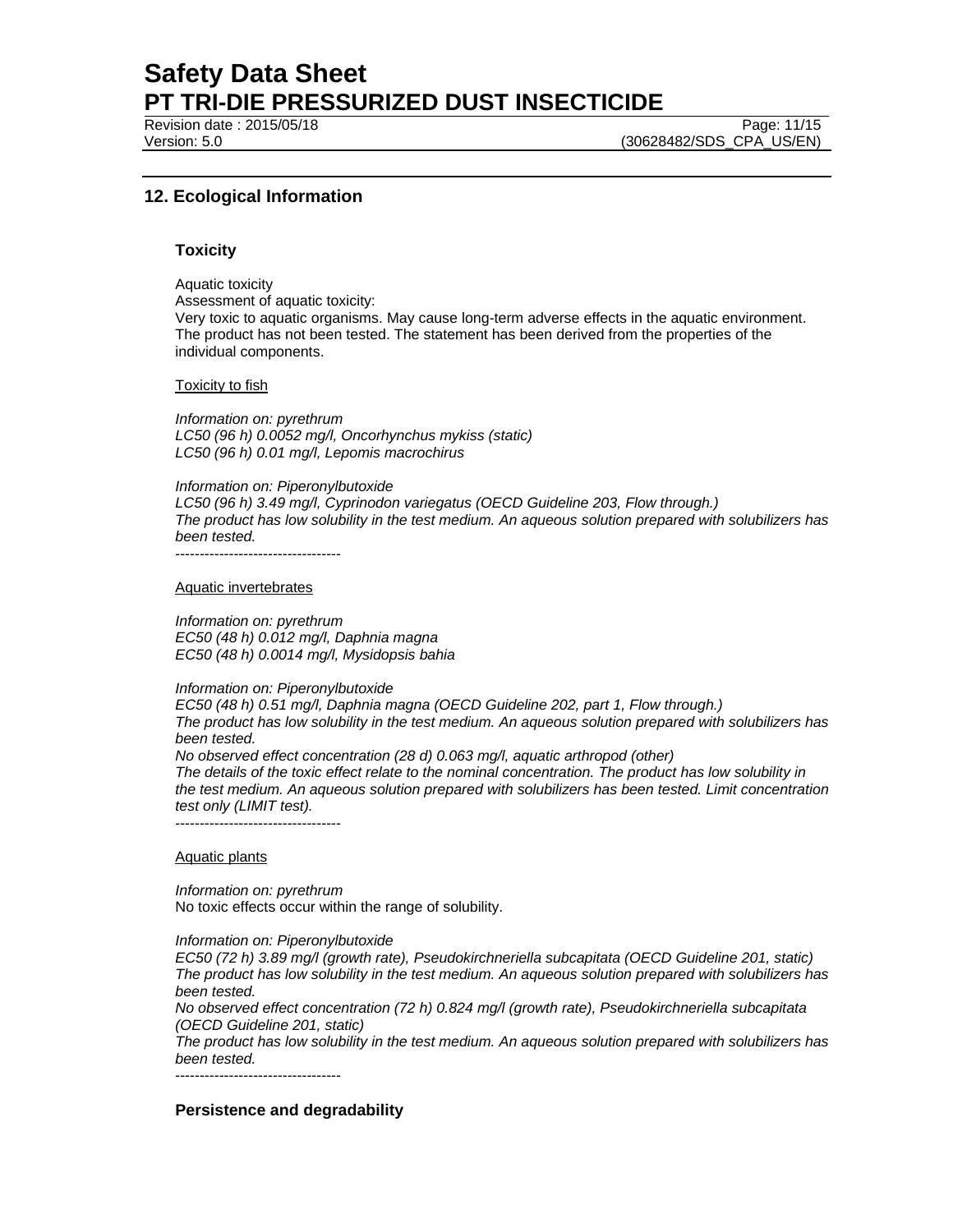Revision date : 2015/05/18 Page: 12/15

Version: 5.0 (30628482/SDS\_CPA\_US/EN)

Assessment biodegradation and elimination (H2O) The product has not been tested. The statement has been derived from the properties of the individual components.

## **Bioaccumulative potential**

Assessment bioaccumulation potential

The product has not been tested. The statement has been derived from the properties of the individual components.

#### Assessment bioaccumulation potential

*Information on: Piperonylbutoxide* 

*Accumulation in organisms is not to be expected.* 

----------------------------------

## **Mobility in soil**

Assessment transport between environmental compartments The product has not been tested. The statement has been derived from the properties of the individual components.

*Information on: pyrethrum* 

*Following exposure to soil, adsorption to solid soil particles is probable, therefore contamination of groundwater is not expected.*

*Information on: Piperonylbutoxide* 

*Adsorption to solid soil phase is not expected.*

## **Additional information**

----------------------------------

Other ecotoxicological advice: Do not discharge product into the environment without control.

## **13. Disposal considerations**

### **Waste disposal of substance:**

Pesticide wastes are regulated. Improper disposal of excess pesticide, spray mix or rinsate is a violation of federal law. If pesticide wastes cannot be disposed of according to label instructions, contact the State Pesticide or Environmental Control Agency or the Hazardous Waste representative at the nearest EPA Regional Office for guidance.

### **Container disposal:**

Do not cut, puncture, crush, or incinerate empty aerosol containers. Consult state or local disposal authorities for approved alternative procedures such as container recycling. Empty aerosol cans may meet the definition of RCRA D003. Consult local and/or regional EPA for further guidance.

## **14. Transport Information**

**Land transport**  USDOT Hazard class: 2.1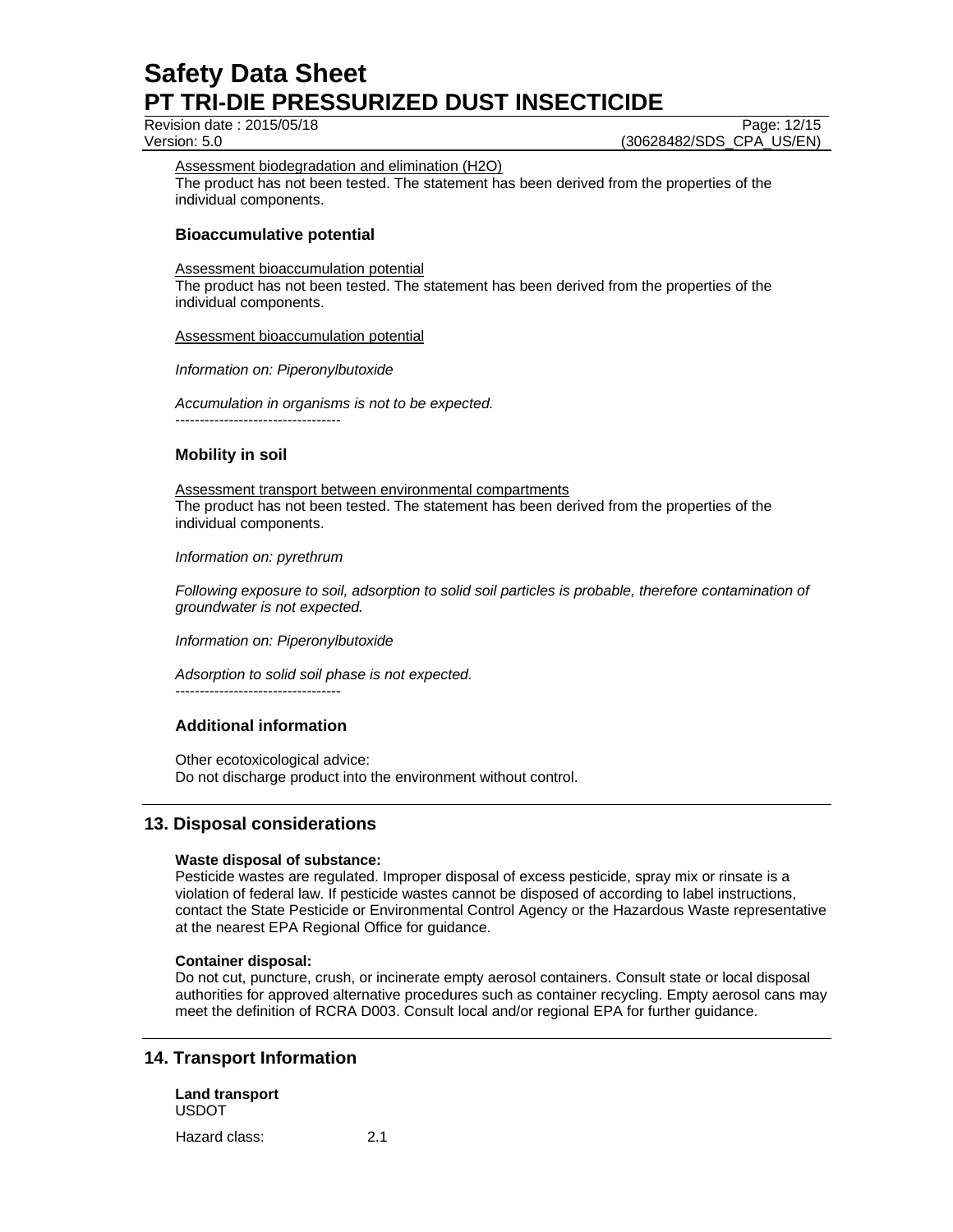| Revision date: 2015/05/18<br>Version: 5.0                                                  | Page: 13/15<br>(30628482/SDS_CPA_US/EN)                                                                      |
|--------------------------------------------------------------------------------------------|--------------------------------------------------------------------------------------------------------------|
| ID number:<br>Hazard label:<br>Proper shipping name:                                       | UN 1950<br>2.1<br>AEROSOLS (contains 1,1-DIFLUOROETHANE,<br>ACETONE/DIMETHYLKETONE)                          |
| Sea transport<br><b>IMDG</b>                                                               |                                                                                                              |
| Hazard class:<br>ID number:<br>Hazard label:<br>Marine pollutant:<br>Proper shipping name: | 2.1<br><b>UN 1950</b><br>2.1<br>NO.<br>AEROSOLS (contains 1,1-DIFLUOROETHANE,<br>ACETONE/DIMETHYLKETONE)     |
| Air transport<br><b>IATA/ICAO</b>                                                          |                                                                                                              |
| Hazard class:<br>ID number:<br>Hazard label:<br>Proper shipping name:                      | 2.1<br><b>UN 1950</b><br>2.1<br>AEROSOLS, FLAMMABLE (contains 1,1-DIFLUOROETHANE,<br>ACETONE/DIMETHYLKETONE) |
| <b>Further information</b>                                                                 |                                                                                                              |

## **Further information**

DOT: This product may be classified as ORM-D (Consumer Commodity) or Limited Quantity. After 12/31/2020, ORM-D will not apply.

## **15. Regulatory Information**

### **Federal Regulations**

#### **Registration status:**

Chemical TSCA, US blocked / not listed

Crop Protection TSCA, US released / exempt

## EPCRA 311/312 (Hazard categories): Acute; Chronic

| <b>EPCRA 313:</b><br><b>CAS Number</b><br>$51 - 03 - 6$ | <b>Chemical name</b><br>Piperonylbutoxide |                      |
|---------------------------------------------------------|-------------------------------------------|----------------------|
| <b>CERCLA RQ</b>                                        | <b>CAS Number</b>                         | <b>Chemical name</b> |

5000 LBS 67-64-1 Acetone 1 LBS 8003-34-7 Pyrethrins

1000 LBS 540-84-1 2,2,4-trimethylpentane

## **State regulations**

| <b>State RTK</b> | <b>CAS Number</b> | <b>Chemical name</b>                       |
|------------------|-------------------|--------------------------------------------|
| PA               | 67-64-1           | Acetone                                    |
|                  | 540-84-1          | 2,2,4-trimethylpentane                     |
|                  | 112926-00-8       | Silica gel, precipitated, crystalline free |
|                  | 124-38-9          | carbon dioxide                             |
|                  |                   |                                            |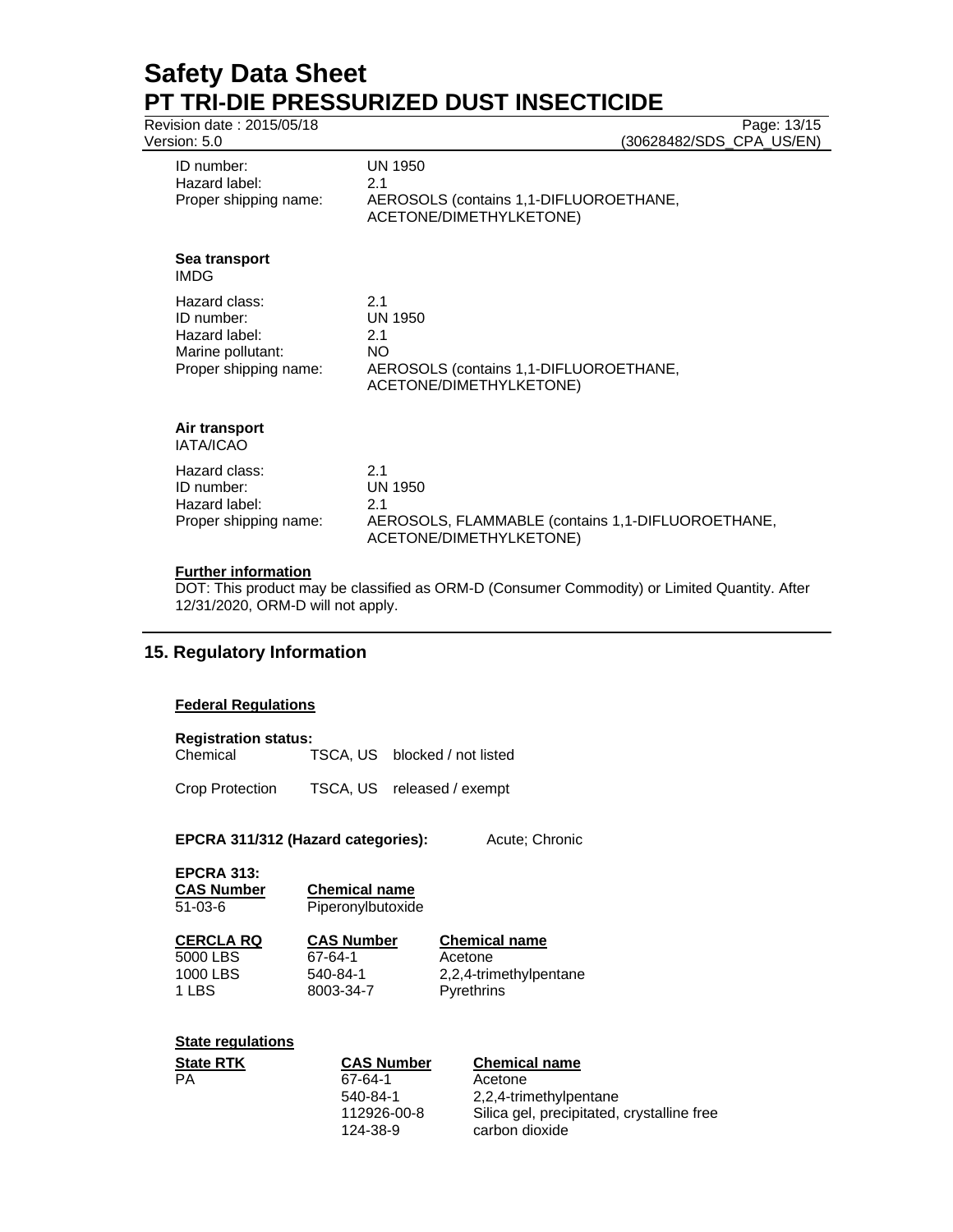| Revision date: 2015/05/18 |               | Page: 14/15                                 |
|---------------------------|---------------|---------------------------------------------|
| Version: 5.0              |               | (30628482/SDS_CPA_US/EN)                    |
|                           | 64742-47-8    | Distillates (petroleum), hydrotreated light |
| МA                        | 75-37-6       | Ethane, 1,1-difluoro-                       |
|                           | 67-64-1       | Acetone                                     |
|                           | 540-84-1      | 2,2,4-trimethylpentane                      |
|                           | 112926-00-8   | Silica gel, precipitated, crystalline free  |
|                           | 124-38-9      | carbon dioxide                              |
|                           | 64742-47-8    | Distillates (petroleum), hydrotreated light |
| NJ                        | 75-37-6       | Ethane, 1,1-difluoro-                       |
|                           | 67-64-1       | Acetone                                     |
|                           | 540-84-1      | 2,2,4-trimethylpentane                      |
|                           | 124-38-9      | carbon dioxide                              |
|                           | 64742-47-8    | Distillates (petroleum), hydrotreated light |
|                           | $51 - 03 - 6$ | Piperonylbutoxide                           |
|                           | 112926-00-8   | Silica gel, precipitated, crystalline free  |

#### **Labeling requirements under FIFRA**

This chemical is a pesticide product registered by the Environmental Protection Agency and is subject to certain labeling requirements under federal pesticide law. These requirements differ from the classification criteria and hazard information required for safety data sheets, and workplace labels of non-pesticide chemicals. Following is the hazard information as required on the pesticide label.

#### CAUTION: KEEP OUT OF REACH OF CHILDREN. May cause moderate but temporary irritation to the eyes. Avoid contact with the skin, eyes and clothing. Wash thoroughly after handling. Avoid inhalation of mists/vapours. Flammable Liquid Aerosol container contains flammable gas under pressure.

## **16. Other Information**

#### **SDS Prepared by:**

BASF NA Product Regulations SDS Prepared on: 2015/05/18

We support worldwide Responsible Care® initiatives. We value the health and safety of our employees, customers, suppliers and neighbors, and the protection of the environment. Our commitment to Responsible Care is integral to conducting our business and operating our facilities in a safe and environmentally responsible fashion, supporting our customers and suppliers in ensuring the safe and environmentally sound handling of our products, and minimizing the impact of our operations on society and the environment during production, storage, transport, use and disposal of our products.

IMPORTANT: WHILE THE DESCRIPTIONS, DESIGNS, DATA AND INFORMATION CONTAINED HEREIN ARE PRESENTED IN GOOD FAITH AND BELIEVED TO BE ACCURATE , IT IS PROVIDED FOR YOUR GUIDANCE ONLY. BECAUSE MANY FACTORS MAY AFFECT PROCESSING OR APPLICATION/USE, WE RECOMMEND THAT YOU MAKE TESTS TO DETERMINE THE SUITABILITY OF A PRODUCT FOR YOUR PARTICULAR PURPOSE PRIOR TO USE. NO WARRANTIES OF ANY KIND, EITHER EXPRESSED OR IMPLIED, INCLUDING WARRANTIES OF MERCHANTABILITY OR FITNESS FOR A PARTICULAR PURPOSE, ARE MADE REGARDING PRODUCTS DESCRIBED OR DESIGNS, DATA OR INFORMATION SET